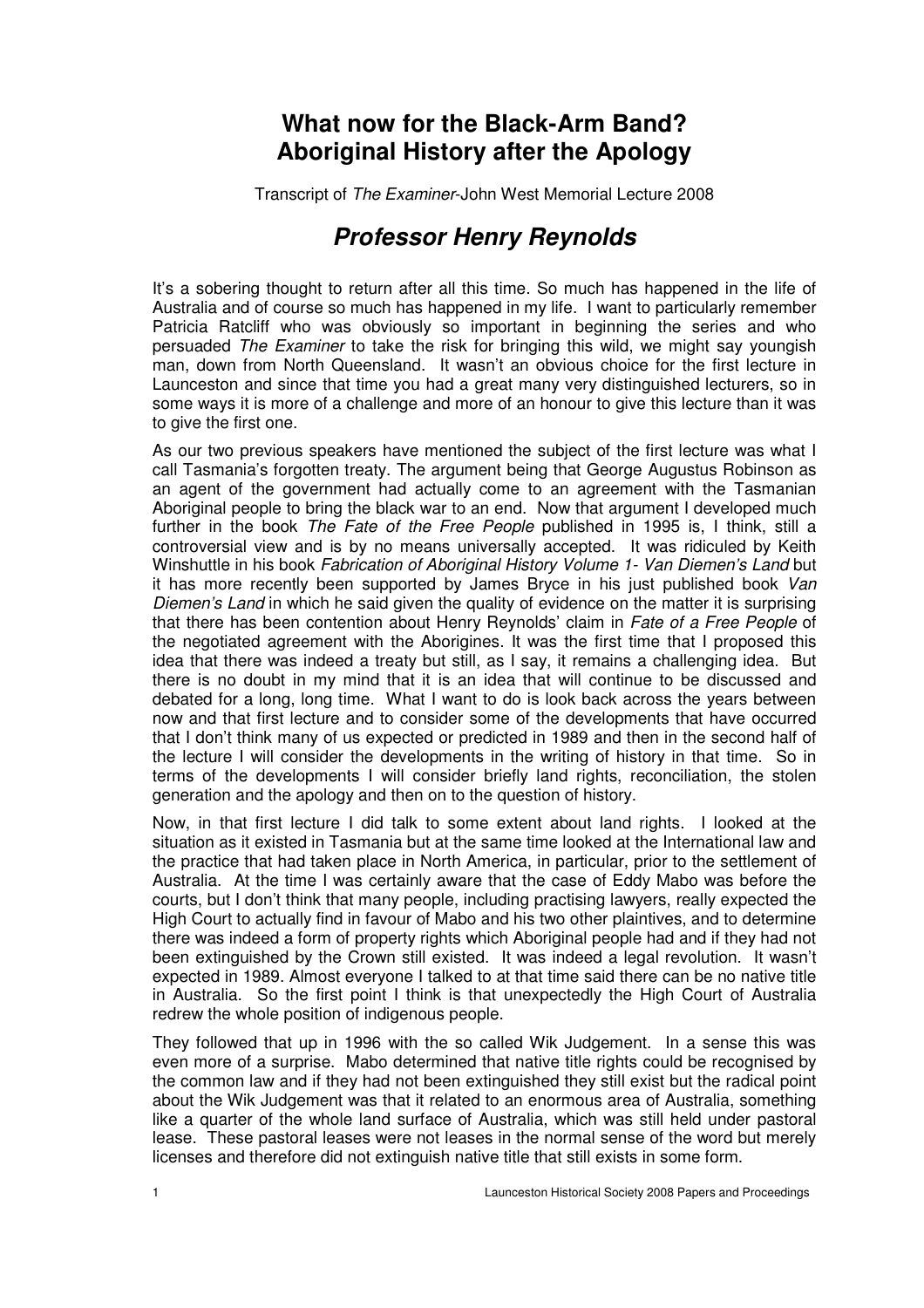Now, as you know that caused even more difficulty than the Mabo Judgement. If we look at the history of the pastoral leases we find an unexpected link with Tasmania. After the failure of Wybalenna, George Augustus Robinson took up the position of Chief Protector of Aborigines at Port Phillip. He didn't achieve much there but he became aware that the Victorian Aborigines were being overwhelmed by the explosion of pastoral settlement and he appreciated that as the law stood the tribes had no legal rights to their ancestral lands. In several of his official reports he explained that the Aborigines had no legal right to place the soles of their feet on the contested land. These reports received no response when they were sent to Sydney but it was a different story when they were read in the Colonial Office in London. Senior officials took the situation very seriously. Indeed Earl Grey declared that the Imperial Government had no intentions to dispossess the Aborigines. Pastoralists were to be given no more than the right to use the land. Their rights were to co-exist with Aboriginal rights to live on their own country. Hence the Colonial Office created the Australian pastoral lease. Robinson, then, was the unlikely father of the pastoral lease. If he had not explained the situation in his reports it is most unlikely that any of those events would have taken place. Who would have thought that George Augustus Robinson's most important legacy would only became apparent in 1996 with the Wik Judgement? So there was a link between Tasmania and what had happened in Tasmania and pastoral leases and the Wik Judgement. But there was another one, because what had happened in Tasmania was seen as a warning for the rest of Australia. This was seen as a disaster, but also an expensive disaster, so it seemed important to try and see that events in the rest of Australia did not recapitulate what had occurred in Tasmania.

Now the second development that took place between the two lectures was the whole reconciliation movement. In 1989 there was no indication from the then Federal Government that they would decide to set up a process for reconciliation. There is no doubt that it had something to do with the promises that Bob Hawke had made in 1988 about negotiating a treaty because Robert Tickner the then Minister certainly felt that the ten year process that he set up in 1991 would end up in some sort of agreement or treaty and so the reconciliation movement was born. Now as many of you will know it was a movement that was quite deliberately set up to take ten years. It started slowly but gradually groups were set up all over Australia and I am sure there were groups here in Tasmania. Sometimes these groups were set up in the most unlikely places. I went to a country town in NSW where there had always been an Aboriginal presence, where there had been no contact between people over generations except clandestine meetings of men and women and reconciliation brought these communities together so that underneath the large national process of reconciliation was this extraordinarily interesting local movement of people, both Aboriginal and non Aboriginal, to try and come to an understanding about what had happened in their particular district. But as you know as the decade wore on and as the Government changed, the reconciliation process, although it expanded nationally, and although it culminated in those extraordinary marches, it ended with very little positive achievement and in the end as I remember from the march across Sydney Harbour Bridge, the great demand was for an apology that was not forthcoming. But between the first lecture and this there is no doubt that reconciliation touched large numbers of Australians.

The other important development I think was the results of the so called Bringing Them Home report of the Human Rights Commission of 1997. This was a report of the investigation at HREOC, underfunded, given no powers of Royal Commission, dependent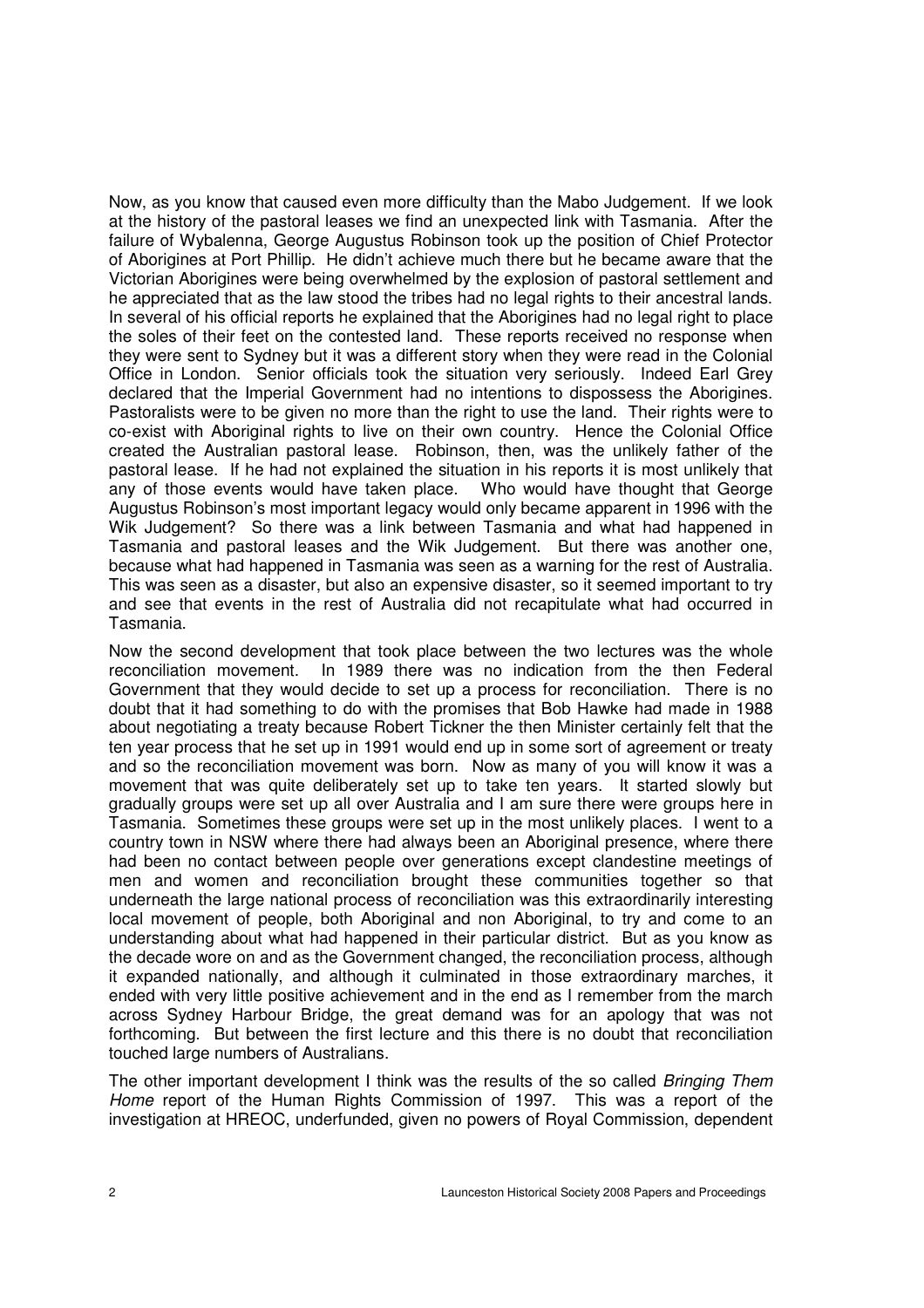on people appearing voluntarily, having no right to compel witnesses, but nonetheless producing a report that was a best seller, which is not the common result of Government reports. It was large, it was heavy and quite expensive but it had quite literally an electrifying effect on many people in the community. Part report, it also gave an account of the testimony of many, many people. It brought to the notice of many Australians practices that many of them were not aware of. It shocked the community and there is no doubt that of all the events it probably had more emotional impact than either reconciliation or land rights. It was in many ways, for many people, a shocking report. It wasn't just that children were taken away as people have argued again and again. Lots of children were taken away from families over the  $20<sup>th</sup>$  century, white and black. In many cases children who were taken away in the past would have been taken away today but there was so much more to it than that. There was so much more to it because up to the middle of the  $20<sup>th</sup>$  century the intention was to try and breed out the colour. There is no doubt about that. It was not an invention. They are the words that are used by contemporaries. There was a deep concern about what people called the half caste problem, it was a national crisis and the answer to it seemed to be to take away mixed descent people, particularly young girls, and bring them up in institutions and marry them into the white population.

Now even in the period after the war in the 1950s the intention wasn't so much to biologically absorb the Aboriginal population, but to absorb them nonetheless. Paul Hasluck, who dominated Aboriginal policy for ten years in the 1950s, made his intentions quite clear. He said in one of his first speeches as Minister for Territories, we have a problem but it is not a great problem because there is no doubt about who will swallow whom. We will absorb the Aboriginal population individual by individual, family by family, until there are no people who still regard themselves as being Aboriginal. Now that intention ran right through the policy of taking children away. There was also the quite deliberate intention that children who were taken away would be taken away forever, not just taken away for a brief time, not just taken away and allowed to maintain their contacts, to be taken away forever and the intention was that siblings would be separated and that there would be absolutely no capacity for parents to maintain contact with their children. It was best if the children were taken away and they were forgotten and the final thing which I think was also scandalous was that the children were taken to the most impoverished, run-down institutions you can imagine: underfunded, with untrained staff, almost no education, poor quality food. Aboriginal children taken away from their families were put into institutional ghettos. Now that also happened to white children but in a sense the taking away of Aboriginal children was quite distinctive and in many ways quite shocking which brings us to the question of the apology.

Now as I remarked, the reconciliation movement eventually came to concentrate on the idea of an apology that was not forthcoming. In the 90s many institutions, churches, local governments and some State Governments indeed apologised. Hundreds of Australians signed sorry books but there was no apology from the Federal Government as we know, but the idea of apology, has to be seen in an international context because the question of reparation and apology had been taken up by the United Nations in the 1990s and linked with this was the whole movement known as the Truth Commission Movement. From the mid 80s to the mid 90s Truth Commissions were set up in many parts of the world: in Eastern Europe, South and Central America and perhaps best known South Africa. Now the idea of the Truth Commission was that as the title would suggest an official or semiofficial Commission would set out to discover the truth about historical events and it would call witnesses. As you know in South Africa both black and white appeared before sessions of the Truth Commissions and above all at the end of this process there would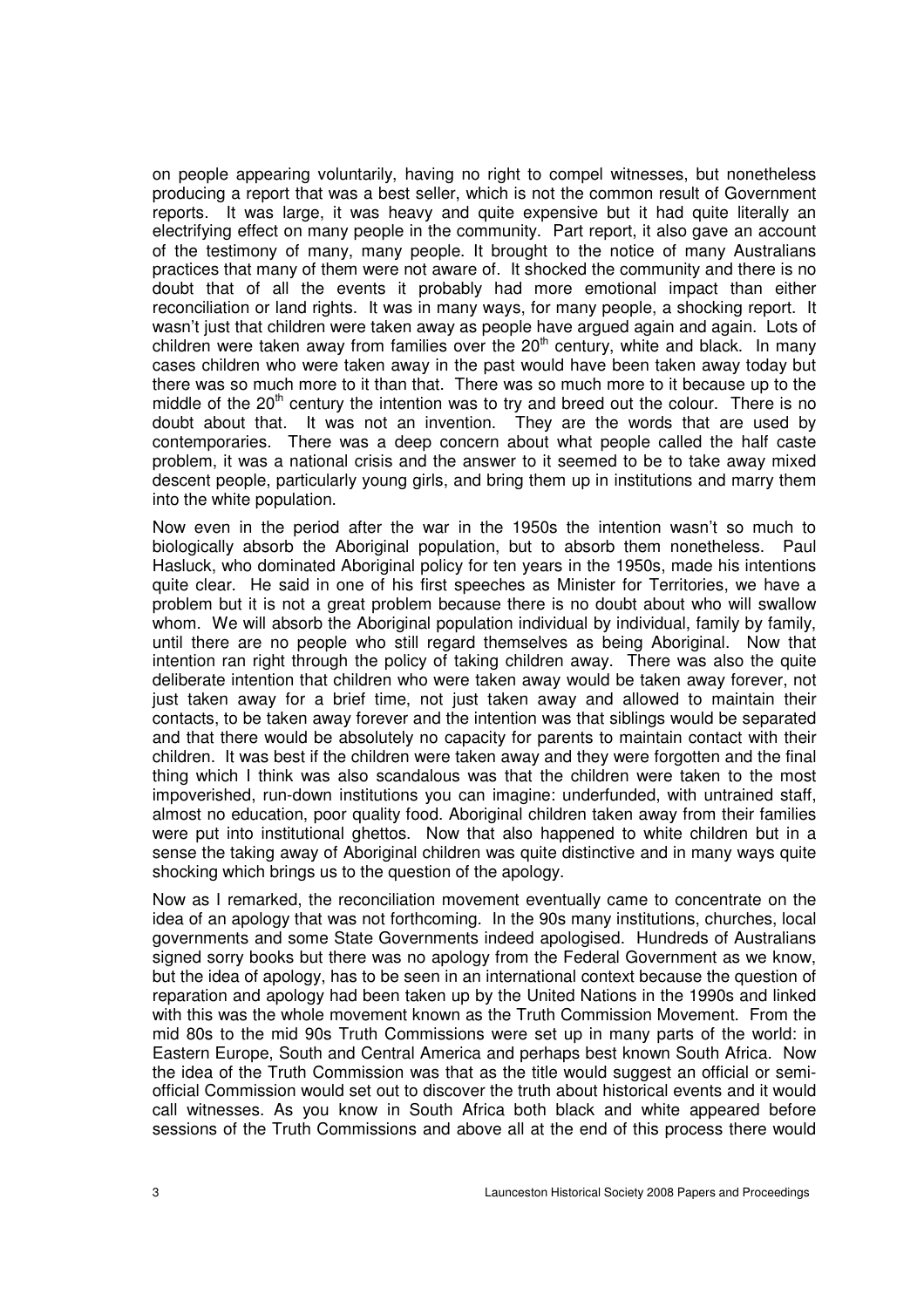be some sense of apology. Now that is the context of what happened recently in Australia. Apologies have been very common in the last few years. Japan has apologised to China for the horrific events of the 1930s in particular. Tony Blair apologised to China for the horrific events of the 1930s in particular. apologised to the Irish for the famine, Canada has formally apologised to the Indians and the Queen, on her most recent visit to New Zealand, apologised to the Maoris. So the idea of an apology as being an important part of a process of coming to terms with history is very widespread. So it is for this reason that the apology given by Kevin Rudd was, if anything, belated. But as many of you will appreciate it was an apology that was well crafted, an apology that had enormous sincerity about it: "We apologise for the laws and policies of successive parliaments and governments that have inflicted profound grief, suffering and loss on these our fellow Australians… For the pain, suffering and hurt of these stolen generations, their descendants and for their families left behind, we say sorry".

The most impressive thing about that day was not the words of the very new Prime Minister but the reaction of the community. Many people had indeed been invited to Canberra. There was an official desire to make this a big public event but what was in some ways a most interesting development was the spontaneous gathering of Australians all over the country. Sometimes in large groups, as in Federation Square in Melbourne or the Parliament House gardens in Hobart, but also in schools and other places where television facilities were available all over the country and there is no doubt that people were deeply moved. There were scenes where people quite despite themselves cried because this was a moving national moment and like all the other developments I don't think that it was something we would have necessarily expected in 1989 when I first delivered this John West lecture. So let me just summarise briefly the first part of the lecture.

In the 19 years since the inaugural lecture there were developments that weren't expected. I don't think anyone really expected the Court to recognize native title. Most of us, I think, expected that if it was to come it would come from politicians and parliaments, but it came from the judges of the High Court, and in some ways that made it more difficult to reverse. I don't think that there is any way back from those critical land mark decisions, and then there was reconciliation. The Australian version of the Truth Commission which I think the HREOC enquiry was, and finally bringing many of these things together, the apology. So much has happened but of course in so many other ways much has stayed the same and the social indicators of Aboriginal deprivation are probably not much better in many areas than they were in 1989. But let me turn to the question of the writing of history since I gave that lecture.

Now there is no doubt that Aboriginal historical questions have been extremely important in historical writing, film, television documentaries, songs, children's books, paintings. Right across the arts there have been great developments in the last 19 or 20 years but there has also, as many of you will know, been great controversy. The controversy which people called the history wars have been of great interest to Tasmanians. Much of the discussion has been about what has been called the black arm band view of history. It was a phrase which Geoffrey Blainey coined, another of your John West lecturers, but he coined it to describe a sort of history that was not just about race but also about class and gender. The black arm referring to mourning not black skins. But over time it came to represent, and came to mean, the history of Aboriginal Australia and as you all know the real focal point of that conflict was about the history of Tasmania. It began with the book The Fabrication of Aboriginal History which came out in 2002 and there was the following year a response to that called White Wash. This was very much a debate about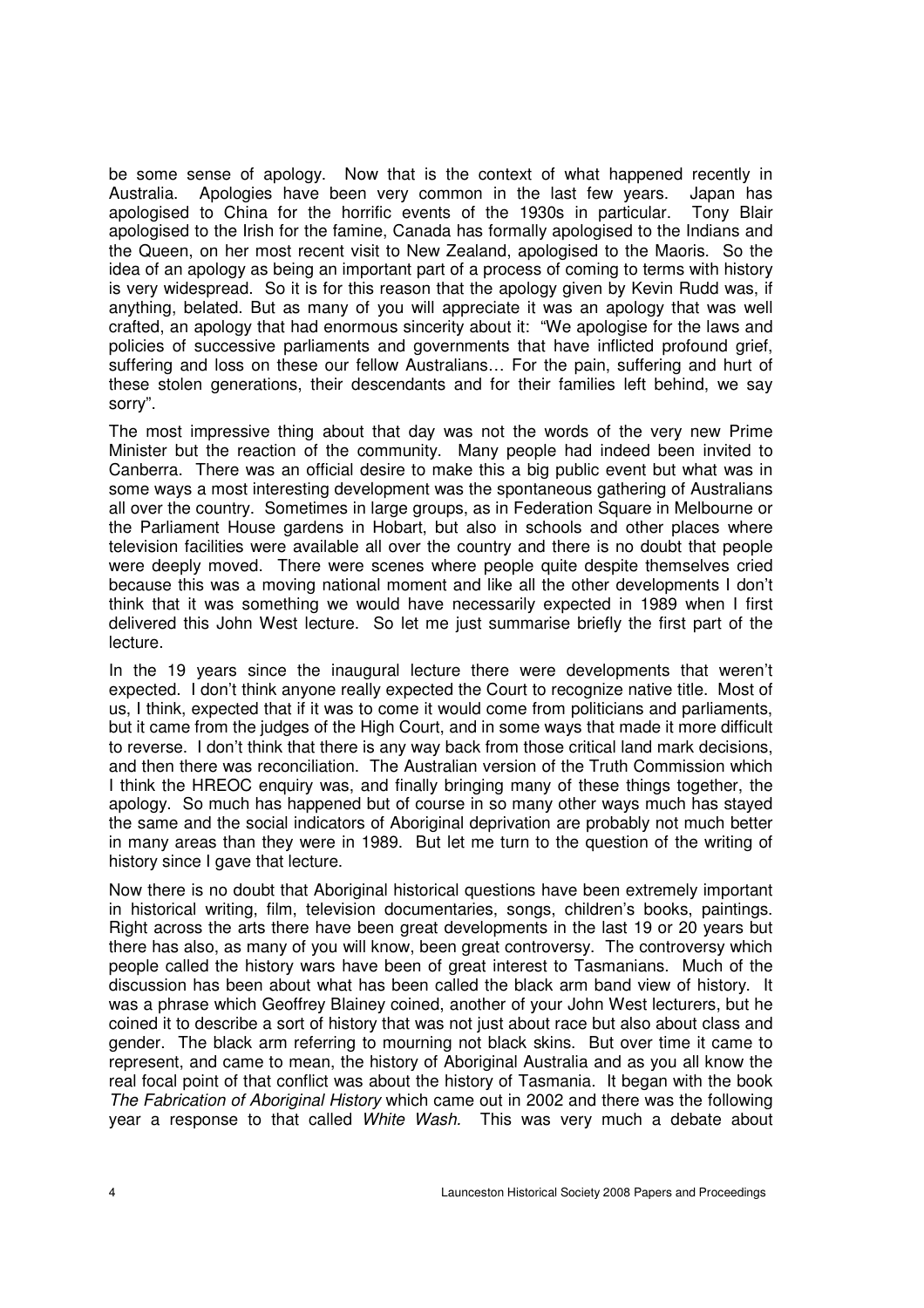Tasmanian history. But in many ways it became more than just a debate among historians, which don't normally become matters of national concern. One of the most interesting developments was the intense interest in the history and the direct involvement of the Prime Minister John Howard. More than perhaps any other Prime Minister John Howard was deeply interested in history. Some of you might recall that one of his speeches to the people was in the debate with Kevin Rudd and at the very end of that debate he said that the achievement he was most proud of was that he had changed the way Australians thought about the past and he repeated that sentiment in his recent speeches in the United States. He gave to Australians a better feeling about their past, so he was deeply interested in the writing of history, the interpretation of history and the way it was taught and as some of you will also know he was seriously considering direct intervention in the curriculum of State Education Departments in order that they would teach the sort of history that he felt appropriate. Now one of the things that he clearly did not think was appropriate was the sort of history that I wrote. He was obviously very uneasy about the idea of frontier conflict.

This was made apparent just recently in an article by the historian John Hirst in the magazine The Monthly. John Hirst, a courtier of King John's court, had been given the job of writing a brief history that would be presented to new and potential citizens. This was the certified text which would be the official version that people would have to learn to be able to pass the citizenship test and John Hirst outlined the way the negotiations had taken place between him and members of the government. He thinks probably with John Howard personally involved and one of the things that John Howard was adamant could not be put in was the estimate of a number of Aborigines killed in frontier conflict. It was an estimate that I made in 1981 in The Other Side of the Frontier which at the time no one commented on but in the almost 20 years later had become a matter of such concern that it had to be kept out of any official history that would be given to potential citizens. So on the one hand the recent government wanted to keep certain details about the past out of the history but on the other, in some ways the more important aspect, was to emphasise the importance of war.

Now if you go into bookshops you will see very large numbers of books on war. These do not appear by accident. They appear because many are funded by the Federal Government either through the War Memorial or the Department of Veterans Affairs that has become in some ways a propaganda arm of the government. Curriculum material is provided free to every school in Australia as was the television series of Australians at War entirely funded by the government. This is the sort of history that children are encouraged to feel is important and never before has there been such emphasis not just on the ANZAC landing but on many other events we had almost forgotten about that are now celebrated.

Now there is no doubt in my mind that this is part of the wider pattern of producing a history that was seen as being necessary for making Australians proud about the past. But some of you may already be able to see that there are enormous paradoxes here. If nations are made and citizens are formed by a consideration of war and conflict and death on the battle field how is it that at the same time we don't want to know about Aboriginal people who died fighting in conflict that was always considered a form of war. How is it that we can have two such totally conflicting standards. Now this was something that exercised my mind a long time ago and I wrote about it in The Other Side of the Frontier. At the end of that book I asked, what do we do with the Aboriginal dead? We are not a society that says all that should be forgotten. 'Lest we forget' is the most sacred phrase in the nation. It's on honour boards by the thousand, monuments by the hundred and yet we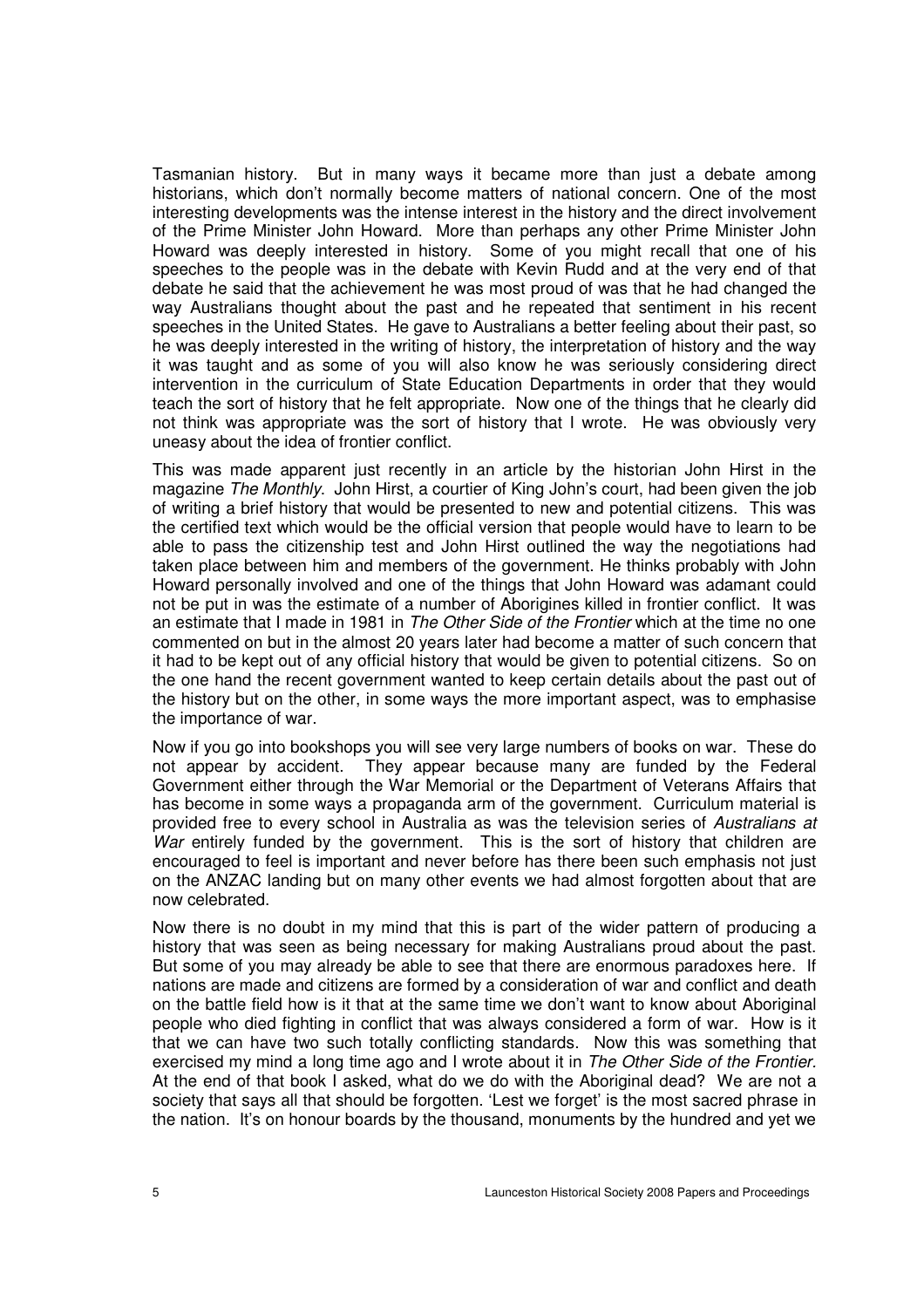say to the Aborigines you people should forget about all this and get on with the future. I can remember soon after I had written this and I had given a lecture in London at the Menzies Centre, which was then promoted and supported by large numbers of prominent Anglo Australian families, literally families who in the 19<sup>th</sup> century had made money in mining and pastoral industries and gone back to England. They were a pretty 'pukkha' lot and this chap came up to me in a tweed coat and very red faced and said "Reynolds, Reynolds, read your book, you know there is one sentence that I can't forget when you said what do we do with the Aboriginal dead", he said "that is the question isn't it". It is still a very interesting question.

Now there is, as we know, debate about the numbers. I suggested 20,000 dead long ago, long before I gave the first lecture and no one seemed to be concerned about it for a long time. Subsequently this has been ridiculed but I believed then, as I believe now, that it was if anything an underestimate, it was meant to be the lowest point and research in the last five or six years in Tasmania, in Queensland and the Northern Territory confirming the view that I had about frontier conflict from the very start. There was a large death toll, so large that it can't be left out of the national history, otherwise what do you say to Aboriginal people. We cherish every single one of our dead soldiers, we go to the far ends of the earth and uncover their bones, we sent plane loads of family and a military detachment to bring them back and we bury them with full military honours, whether they are airmen who have crashed and are at the bottom of the Coral Sea or in the high jungles of New Guinea or people whose bones still lie in the mud of Flanders. We treat the dead with great reverence. I have no problem with that whatsoever but it does seem to me a great paradox when we say we shouldn't talk about the Aboriginal people who died defending their territory and their way of life. Having raised that very difficult question once again, what do we do with the Aboriginal dead? I will summarise to this point and then move on before concluding.

Now there is no doubt in my mind that new research and future research will simply confirm the idea that conflict was ubiquitous, that many people died including some thousands of Europeans and many more Aborigines. But the question that then has to be asked is that of genocide. Now I raise this partly because it was something that was taken up in the HREOC report *Bringing Them Home*. Because one of the five conditions listed in the genocide convention is taking children from one group and giving them to another group. So HREOC and Sir Ronald Wilson very bravely raised the question of genocide. It didn't win them many friends at all. But it is an issue that I don't think will go away. I wrote a book on the subject called the *Indelible Stain* in which I argued that if you really apply the genocide convention then it is improbable that you could argue that what had taken place in Tasmania was genocide. In parts of Queensland you probably could say this. But that is a very contested view and the idea that Tasmania is archetypical, that Tasmania is one of the clearest cases of genocide, does not go away. The Polish Jewish lawyer Raphael Lemkin who coined the word genocide in 1944, who did so much to bring about the genocide convention, had no doubt that Tasmania was one of his examples and that has been generally true of many people when they think about Tasmania. H G Wells when writing *The War of the Worlds* had Tasmania in mind and if there used to be what was called the black myth about the Spaniards in South America there is also the black myth about Tasmania and in very recent times the question has been raised again. James Boyce in Van Diemen's Land calls his last section "towards genocide". Ian MacFarlane's book about the north western Aboriginal people and the Van Diemen's Land Company Beyond Awakening raises that question of genocide. I have just recently seen the BBC's new production on the history of racism which may or may not ever get here but it begins in Tasmania and ends in the death camps in Germany and there are many